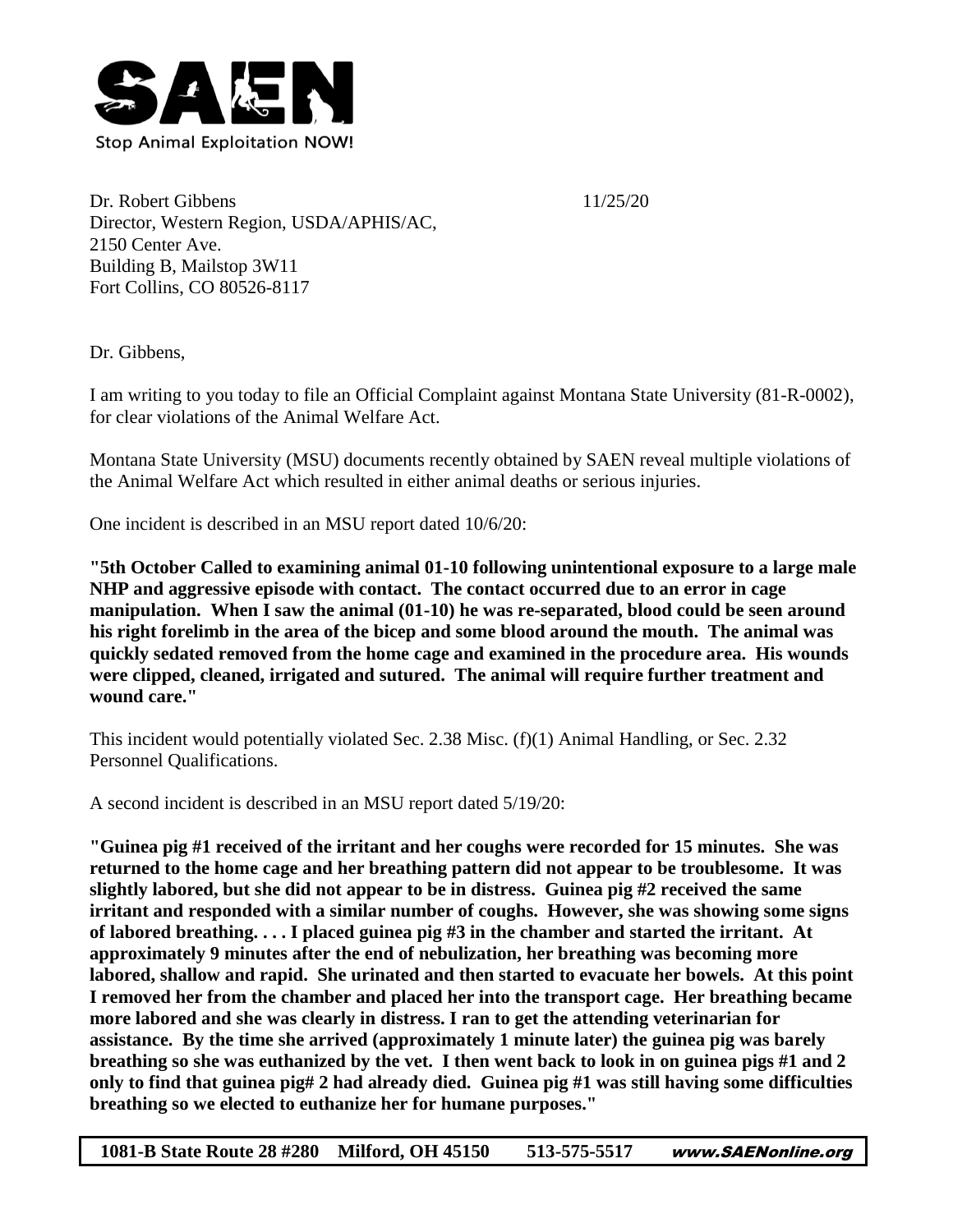This incident would likely constitute a violation of Sec. 2.38 Misc. (f)(1) Animal Handling, or Sec. 2.33 Attending veterinarian and adequate veterinary care. This should constitute a CRITICAL violation because the botched test in this incident resulted in the death of three animals.

Since Montana State University negligence has now caused serious injury to one animal and killed three, I must insist that you take the most severe action allowable under the Animal Welfare Act and immediately launch a full investigation and at the conclusion of the investigation issue the maximum fine allowable against Montana State University -- \$10,000 per infraction, per animal.

I look forward to hearing from you in the near future about the fate of this facility.

Sincerely,

Michael a Budbie, a. A. of

Michael A. Budkie, A.H.T., Executive Director, SAEN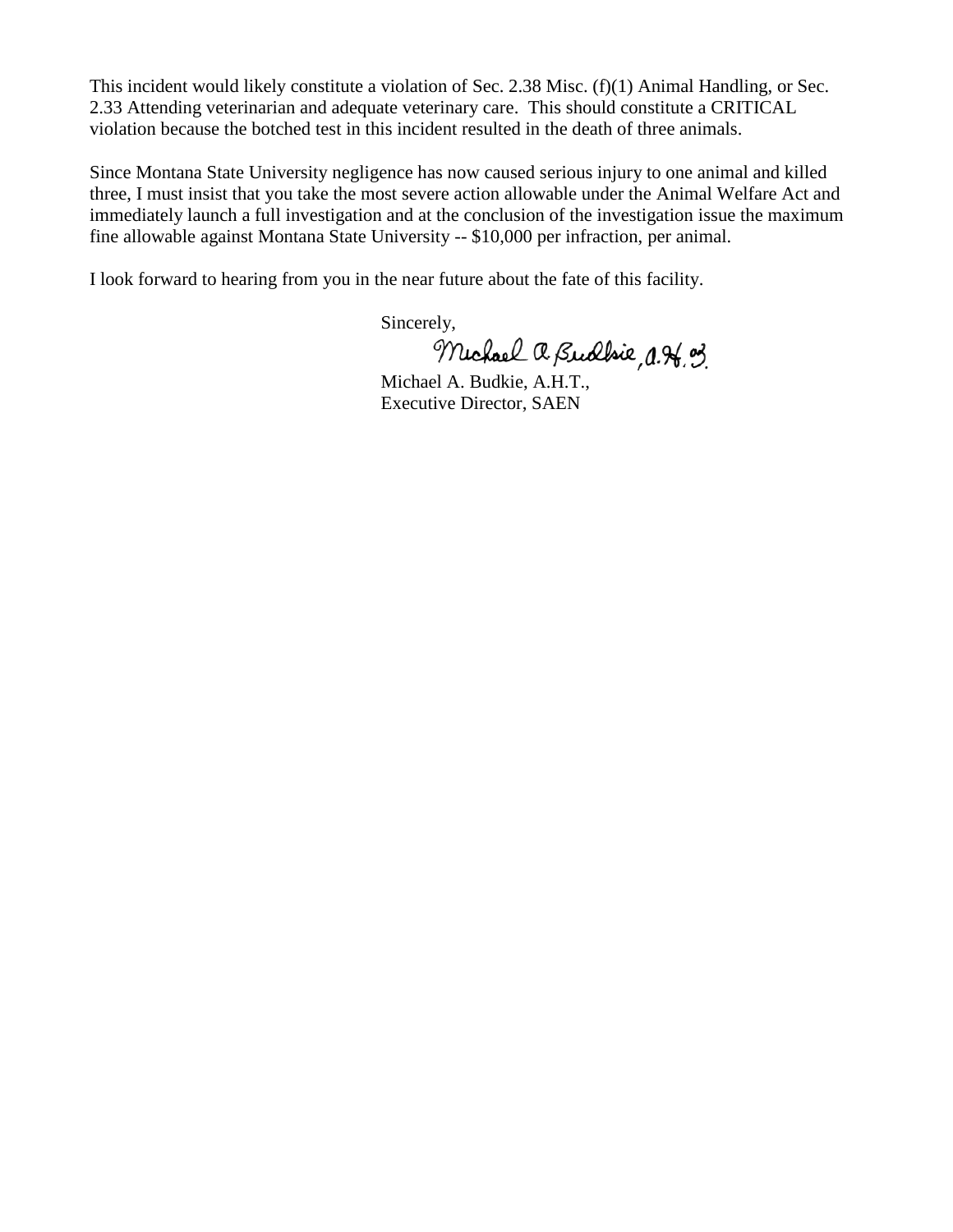## Viewing Form: Unanticipated Adverse Event Form

Viewing an individual submission to this form.

| Submitted:                        | Oct 6, 2020 1:11pm                                                                                                                                                                                                                                                                                                                                                                                                                                                                                                                                                                                                                                                                                                                                                                           |
|-----------------------------------|----------------------------------------------------------------------------------------------------------------------------------------------------------------------------------------------------------------------------------------------------------------------------------------------------------------------------------------------------------------------------------------------------------------------------------------------------------------------------------------------------------------------------------------------------------------------------------------------------------------------------------------------------------------------------------------------------------------------------------------------------------------------------------------------|
| Protocol:                         | 2019-107                                                                                                                                                                                                                                                                                                                                                                                                                                                                                                                                                                                                                                                                                                                                                                                     |
| Building%26room:                  | <b>ARC 151</b>                                                                                                                                                                                                                                                                                                                                                                                                                                                                                                                                                                                                                                                                                                                                                                               |
| Protocoltitle:                    | Characterizing the neural bases of perception and attention in visual cortex                                                                                                                                                                                                                                                                                                                                                                                                                                                                                                                                                                                                                                                                                                                 |
| Pi:                               | Mazer                                                                                                                                                                                                                                                                                                                                                                                                                                                                                                                                                                                                                                                                                                                                                                                        |
| Investigatorsname:                | <b>N/A</b>                                                                                                                                                                                                                                                                                                                                                                                                                                                                                                                                                                                                                                                                                                                                                                                   |
| Date:                             | 10/06/2020                                                                                                                                                                                                                                                                                                                                                                                                                                                                                                                                                                                                                                                                                                                                                                                   |
| Dateofproblem:                    | 10/05/2020                                                                                                                                                                                                                                                                                                                                                                                                                                                                                                                                                                                                                                                                                                                                                                                   |
| Dateidentified:                   | 10/06/2020                                                                                                                                                                                                                                                                                                                                                                                                                                                                                                                                                                                                                                                                                                                                                                                   |
| Animalspecies:                    | <b>NHP</b>                                                                                                                                                                                                                                                                                                                                                                                                                                                                                                                                                                                                                                                                                                                                                                                   |
| Numberanimalsinvolved:            | 1                                                                                                                                                                                                                                                                                                                                                                                                                                                                                                                                                                                                                                                                                                                                                                                            |
| Locationofevent:                  | ARC                                                                                                                                                                                                                                                                                                                                                                                                                                                                                                                                                                                                                                                                                                                                                                                          |
| Outcome:                          | Treated/Recovered                                                                                                                                                                                                                                                                                                                                                                                                                                                                                                                                                                                                                                                                                                                                                                            |
| Vetconsulted:                     | Yes                                                                                                                                                                                                                                                                                                                                                                                                                                                                                                                                                                                                                                                                                                                                                                                          |
| Researchrelated:                  | Not Related                                                                                                                                                                                                                                                                                                                                                                                                                                                                                                                                                                                                                                                                                                                                                                                  |
| Eventinprotocol:                  | No                                                                                                                                                                                                                                                                                                                                                                                                                                                                                                                                                                                                                                                                                                                                                                                           |
| Doesthiseventrequireachangetothe: | No                                                                                                                                                                                                                                                                                                                                                                                                                                                                                                                                                                                                                                                                                                                                                                                           |
| <b>Description:</b>               | 5th October Called to examine animal 01-10 following unintentional exposure<br>to a large male NHP and aggressive episode with contact. The contact<br>occurred due to an error in cage manipulation. When I saw the animal (01-10)<br>he was re-separated, blood could be seen around his right forelimb in the area<br>of the bicep and some blood around the mouth. The animal was quickly<br>sedated removed from the home cage and examined in the procedure area.<br>His wounds were clipped, cleaned, irrigated and sutured. The animal will<br>require further treatment and wound care. The animal was given multi-model<br>analgesia, antibiotics and late a muscle relaxant. The animal will continue on<br>analgesic medication as well as antibiotics until no longer required. |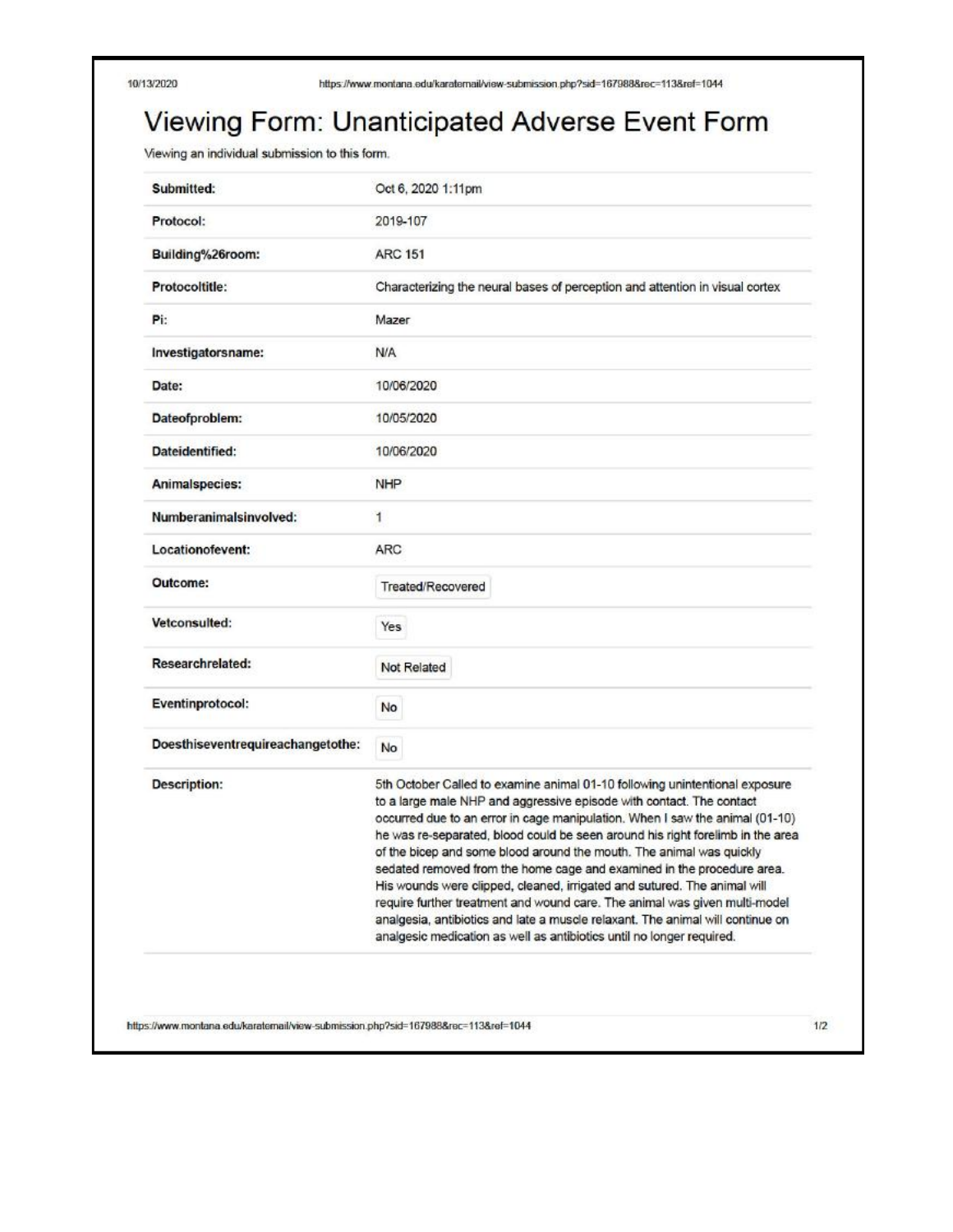## Viewing Form: Unanticipated Adverse Event Form

Viewing an individual submission to this form.

| <b>Submitted:</b>                | May 19, 2020 6:18pm                                                                      |
|----------------------------------|------------------------------------------------------------------------------------------|
| <b>Protocol:</b>                 | 2019-91                                                                                  |
| Building%26room:                 | ARC Rm 112/113                                                                           |
| <b>Protocoltitle:</b>            | Evaluation of antitussive properties of novel Nav1.7 inhibitors in a guinea pig<br>model |
| Pi:                              | Jacob Beckley                                                                            |
| Investigatorsname:               | Sheri Klas                                                                               |
| Date:                            | 05/19/2020                                                                               |
| Dateofproblem                    | 05/19/2020                                                                               |
| Dateidentified:                  | 05/19/2020                                                                               |
| Animalspecies:                   | Guinea Pigs                                                                              |
| Numberanimalsinvolved:           | 3                                                                                        |
| Locationofevent                  | <b>Rm 112</b>                                                                            |
| Outcome:                         | Treated/Euthanized<br>Fatal                                                              |
| <b>Vetconsulted:</b>             | Yes                                                                                      |
| <b>Researchrelated:</b>          | Related                                                                                  |
| <b>Eventinprotocol:</b>          | Yes                                                                                      |
| Doe thi eventrequireachangetothe | No                                                                                       |

https://www.montana.edu/karatemail/view-submission.php?sid=152524&rec=113&ref=1044